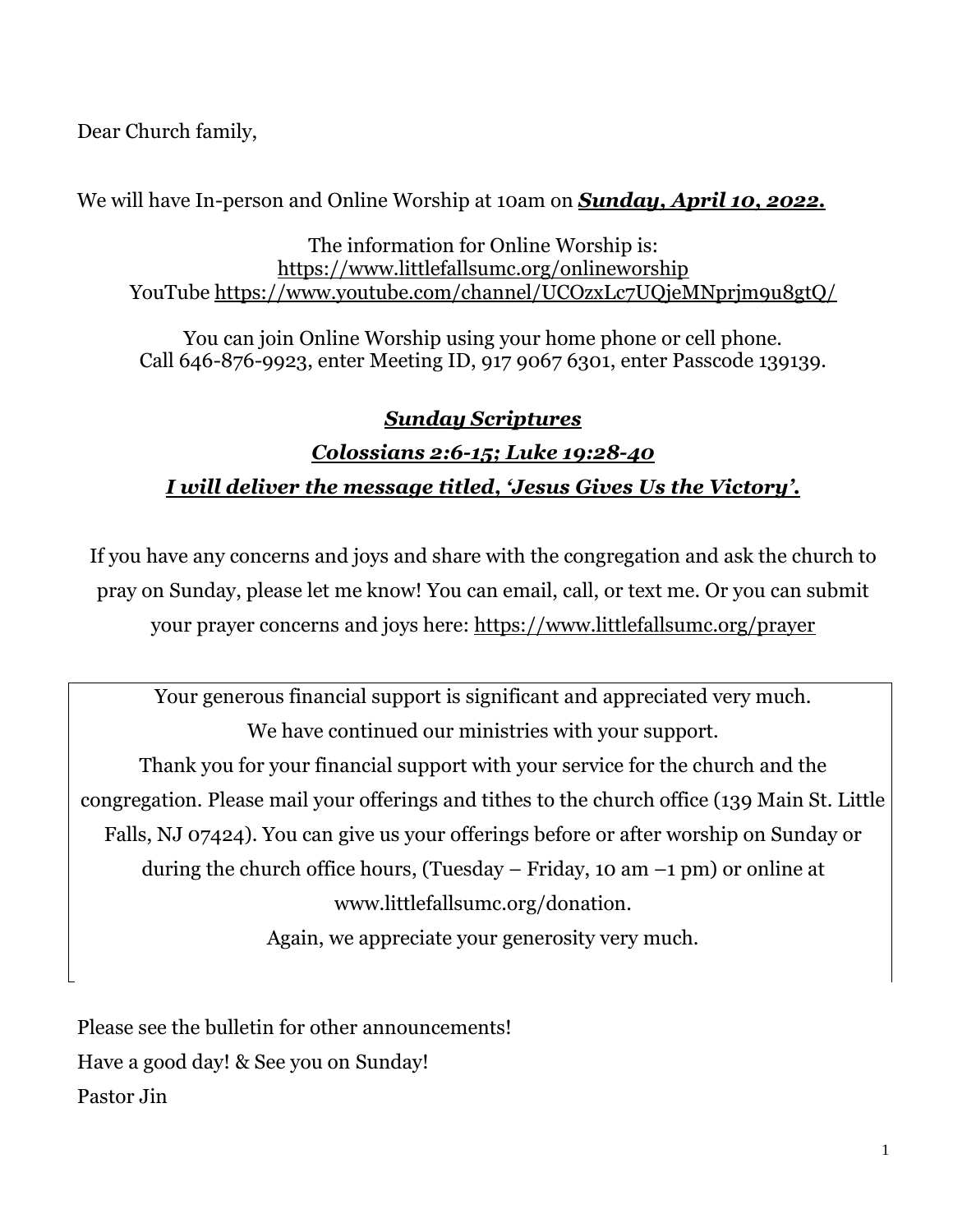**Little Falls United Methodist Church**

**Worship Bulletin**

**Palm Sunday**

**April 10, 2022 - Sunday Worship: 10 AM**



**139 Main Street, Little Falls, NJ 07424 Office Phone: (973) 256-0993 Website: [www.LittleFallsUMC.org](http://www.littlefallsumc.org/) Email: [Info@LittleFallsUMC.org](mailto:Info@LittleFallsUMC.org)**

*"A Welcoming Community of Faith, Hope, Mission and Outreach Sharing Christ's Love" "Making Disciples of Jesus Christ for the Transformation of the World"*

**"I appeal to you therefore, brothers and sisters, by the mercies of God, to present your bodies as a living sacrifice, holy and acceptable to God, which is your spiritual worship." (Romans 12:1)**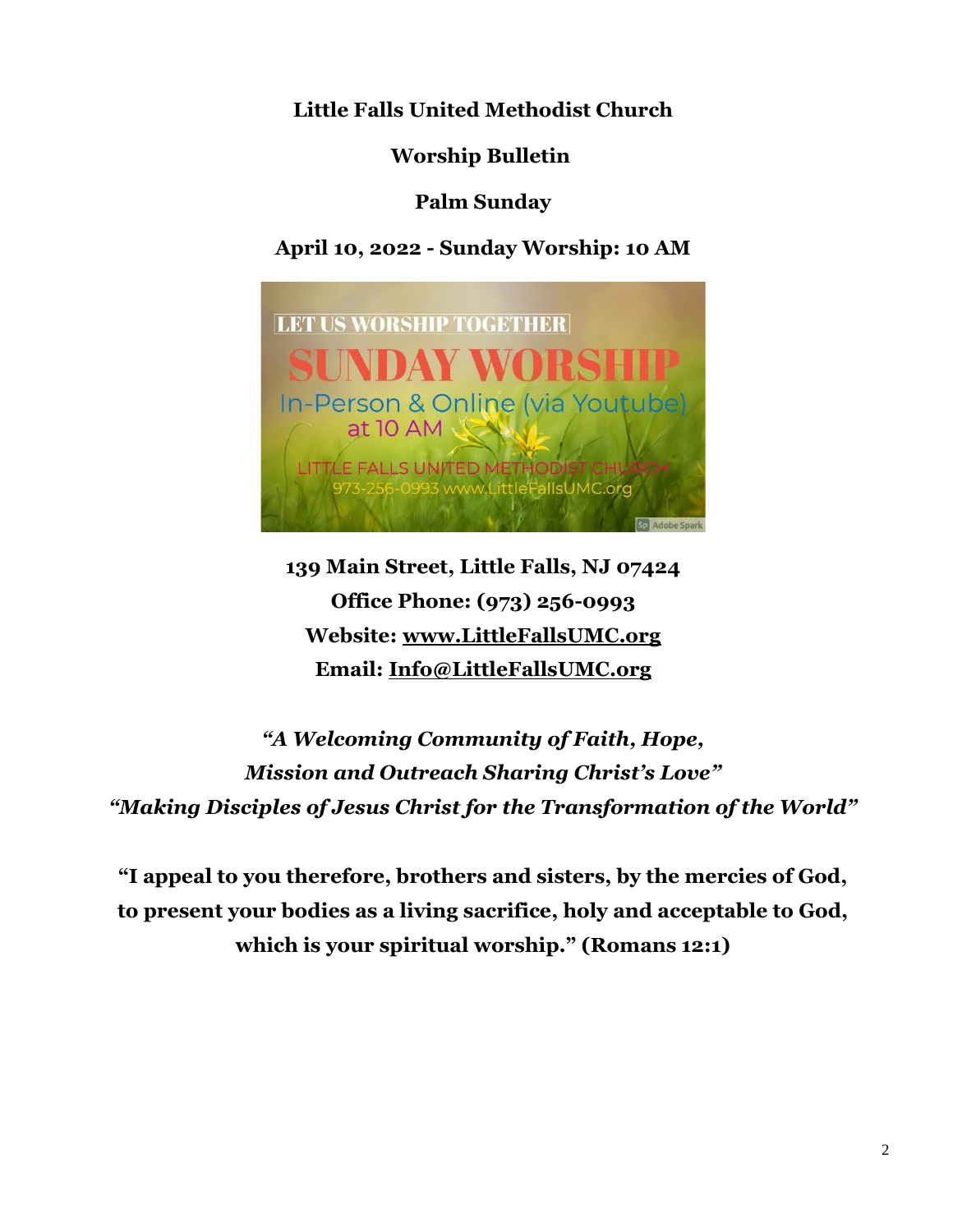# *Called to Praise*

### ⭻**Prepare your heart and body for Worship**

### **Welcome & Greeting**

⭻**Call to Worship** Leader: Hosanna! Blessed is the One who comes in the name of the Lord! **All: Hosanna! Rejoice for the Lord is in our midst.** Leader: He comes with joy and hope. **All: He comes to set us free from fear.** Leader: Hosanna! **All: Hosanna! Glory to God in the Highest Heaven. AMEN.**

⭻**Praise Song** *Hosanna (Praise Is Rising) Paul and Brenton*

Verse 1 Praise is rising Eyes are turning to You We turn to You Hope is stirring Hearts are yearning for You We long for You

Pre-Chorus 'Cause when we see You We find strength to face the day In Your presence All our fears are washed away (Washed away)

Chorus Hosanna hosanna You are the God who saves us Worthy of all our praises Hosanna hosanna Come have Your way among us We welcome You here Lord Jesus

Verse 2 Hear the sound of Hearts returning to You We turn to You In Your Kingdom Broken lives are made new You make us new

Ending Hosanna Hosanna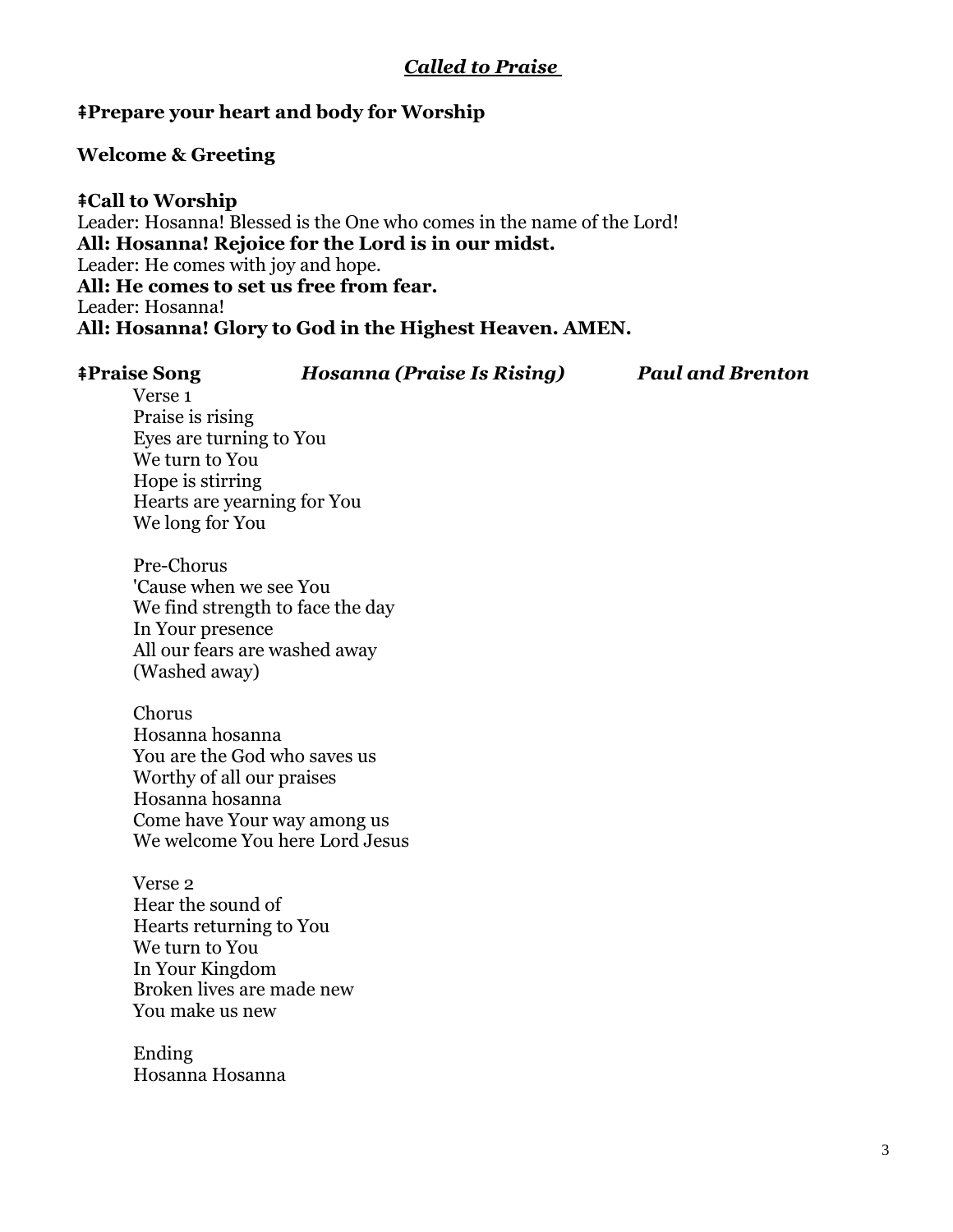# **Children's Time** *Hosanna* **Matthew 21:1-11**

# **Jesus' Triumphal Entry into Jerusalem**

**21** When they had come near Jerusalem and had reached Bethphage, at the Mount of Olives, Jesus sent two disciples, **<sup>2</sup>** saying to them, "Go into the village ahead of you, and immediately you will find a donkey tied, and a colt with her; untie them and bring them to me. **<sup>3</sup>** If anyone says anything to you, just say this, 'The Lord needs them.' And he will send them immediately." **<sup>4</sup>** This took place to fulfill what had been spoken through the prophet, saying, **<sup>5</sup>** "Tell the daughter of Zion, Look, your king is coming to you, humble, and mounted on a donkey, and on a colt, the foal of a donkey." **<sup>6</sup>** The disciples went and did as Jesus had directed them; **<sup>7</sup>** they brought the donkey and the colt, and put their cloaks on them, and he sat on them. **<sup>8</sup>** A very large crowd spread their cloaks on the road, and others cut branches from the trees and spread them on the road. **<sup>9</sup>** The crowds that went ahead of him and that followed were shouting, "Hosanna to the Son of David! Blessed is the one who comes in the name of the Lord! Hosanna in the highest heaven!" **<sup>10</sup>** When he entered Jerusalem, the whole city was in turmoil, asking, "Who is this?" **<sup>11</sup>** The crowds were saying, "This is the prophet Jesus from Nazareth in Galilee."

# **Announcements**

- We have '**In-Person' Worship in the Sanctuary** and **'Online Worship'** at 10 am on *Sunday, April 10, 2022.* You can choose In-person worship or Online worship to worship with us.
- Wearing a mask is optional in the church. If you don't feel good, we recommend wearing a mask.
- The Worship Bulletin will be sent to you by email (most people) or mail (those who cannot access email). You can see the bulletin on the church website, <https://www.littlefallsumc.org/onlineworship>
- You can join our online worship via YouTube or Facebook for Online Worship. Type "Little" Falls United Methodist Church" in searching window on Youtube or Facebook. You can use the link below to join in Online Worship.

YouTube<https://www.youtube.com/channel/UCOzxLc7UQjeMNprjm9u8gtQ/>

- You can join the Online Worship by your phone. Call 646-876-9923 and enter the Meeting ID, 917 9067 6301 and  $#$  Key and then press  $#$  key again! Passcode 139139.
- **Altar Flowers** Thank you to *Marilyn Downing* for providing the altar flowers for Sunday Service for Melissa's birthday. If you would like to offer the altar flowers, please contact Janet (973) 896-8936 [\(ladyteddy@aol.com\)](mailto:ladyteddy@aol.com).
- **Prayer Concerns & Joys** Please email Pastor Jin (jkim@littlefallsumc.org) if you would like to share your concerns and joys with the congregation. Pastor Jin will lift up the names in the order of prayer in our worship.
- **Holy Week & Easter Sunday Services**
	- Palm Sunday at 10 am on April  $10^{th}$ .
	- Maundy Thursday Service at  $7 \text{ pm}$  on April 14<sup>th</sup>.
	- Good Friday Service at 7 pm on April  $15^{th}$ .
	- Easter Sunrise Service at Church Front Yard at 6 am on April  $17<sup>th</sup>$ .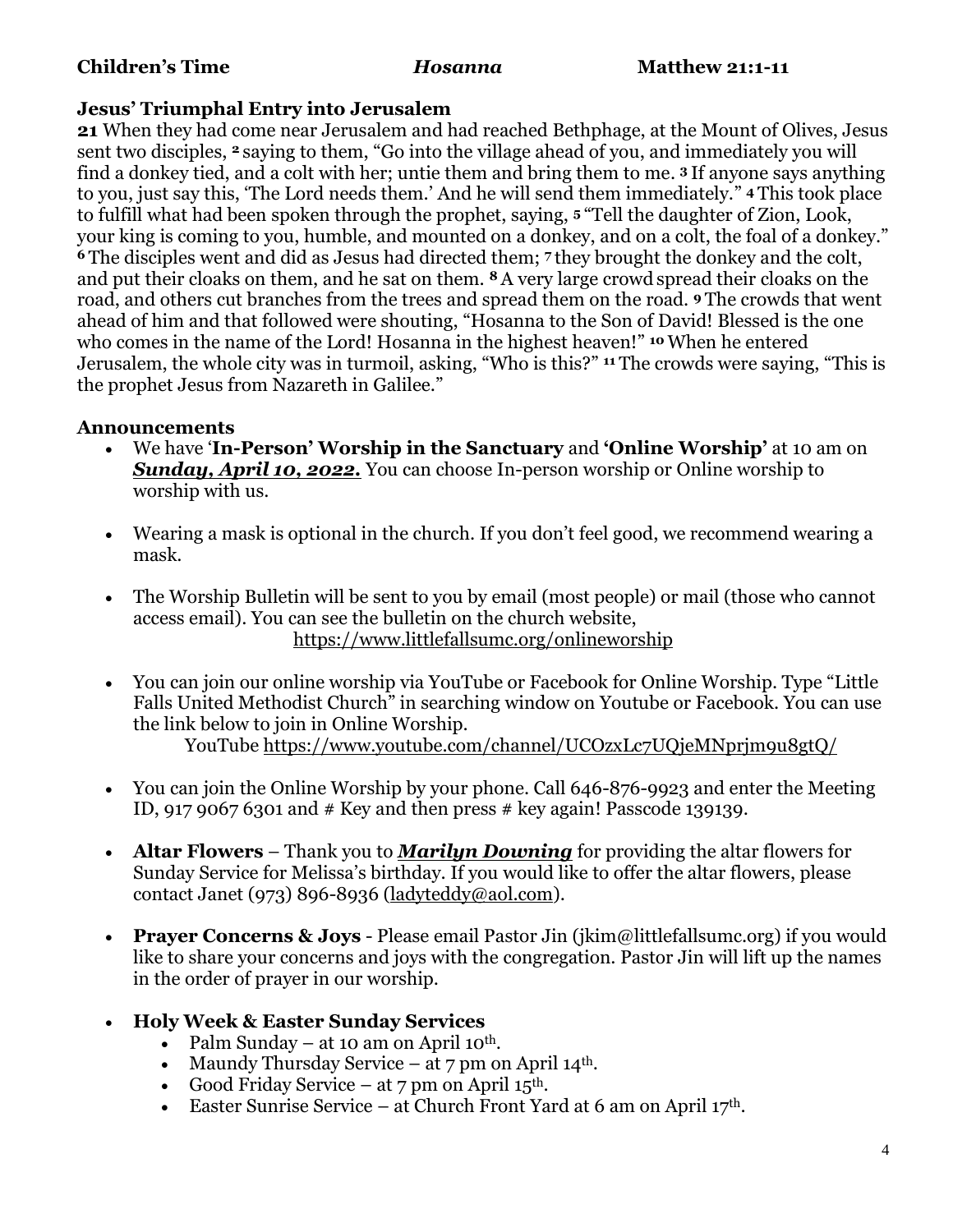- Easter Sunday Worship Service at 10 am on April  $17<sup>th</sup>$ .
- **Lent Bible Study** We will have the Lent Bible Study on *Wednesday, April 13 at 7:30 pm.* We will study the book, *Witness at The Cross***.** This will be our last meeting. Please join us if you can.
- Let's Help Ukraine With God's compassion, we want to help Ukraine. We continue to collect Medical/baby Items. Contact Janet D. if you have any questions. Thank you all for participating in the collection.
- **Easter Flower Sale!** Order forms are available and due back by *Sunday, April 10* the latest. You can easily place your order online at littlefallsumc.org/easter-flower-sale. Call the church office if you need help with online orders.
- **UMW Victorian Tea & Auction!** UMW will hold the annual Victorian Tea & Auction at Noon on *Saturday, April 23.* Tickets will go on sale in March at \$20 per person. If you have any questions, please contact Melissa (201) 452-7759 or [melissadowning82@gmail.com](mailto:melissadowning82@gmail.com) or Lorraine (973) 641-2695 or [lordecaprio@yahoo.com](mailto:lordecaprio@yahoo.com)
- **Church Forum** We concluded "Church Forum for Church ministry" with the last meeting. The team will present the accomplishment through the church forum. We will begin another church forum for the church ministry on *Saturday, April 30th* as the initial meeting. Let's work on God's ministry together!
- **Kids For Christ** Join us in KFC! All Children  $(K 5<sup>th</sup> \text{ grade})$  are welcome. The next meeting will be held on *Thursday, May 5th* at 5pm to 6:30pm. K.F.C. is a program for children. We have KFC every first and third Thursday of the month.
- **Treasured Memories** "Treasured Memories" is a grief group for those who have lost their loved ones. The ongoing meeting is held in Lee Lounge at 7pm on every *2nd Wednesday of the month.* Contact Allison for details (973) 800-4152.
- **The Unity Circle** has an ongoing collection of new and gently used gloves, hats, scarves, and mittens to help people in need. Please help the ministry by bringing your items to the church when you can. Please see Betty Caceres for more information. **Thank you for your support!**
- **Online Donation** Online donation is available now. Please visit the church website and click 'Donation.' The link is here: [www.LittleFallsUMC.org/donation.](http://www.littlefallsumc.org/donation)
- **Shoprite Gift Card** If you want to buy a Shoprite gift card, please contact Pete (973) 595-5765 or [\(detroit50@aol.com\)](mailto:detroit50@aol.com).
- **Kohl's Gift Card** If you want to buy a Kohl's gift card, please contact Allison.
- **AmazonSmile Program**  Please choose Little Falls UMC as your charity organization at https://smile.amazon.com. All services and prices will be the same and Amazon will donate 0.5% of your purchase to the church.
- Your financial support and generosity are greatly appreciated and essential for our church ministry and mission. Please consider sending your tithes and offerings to Little Falls UMC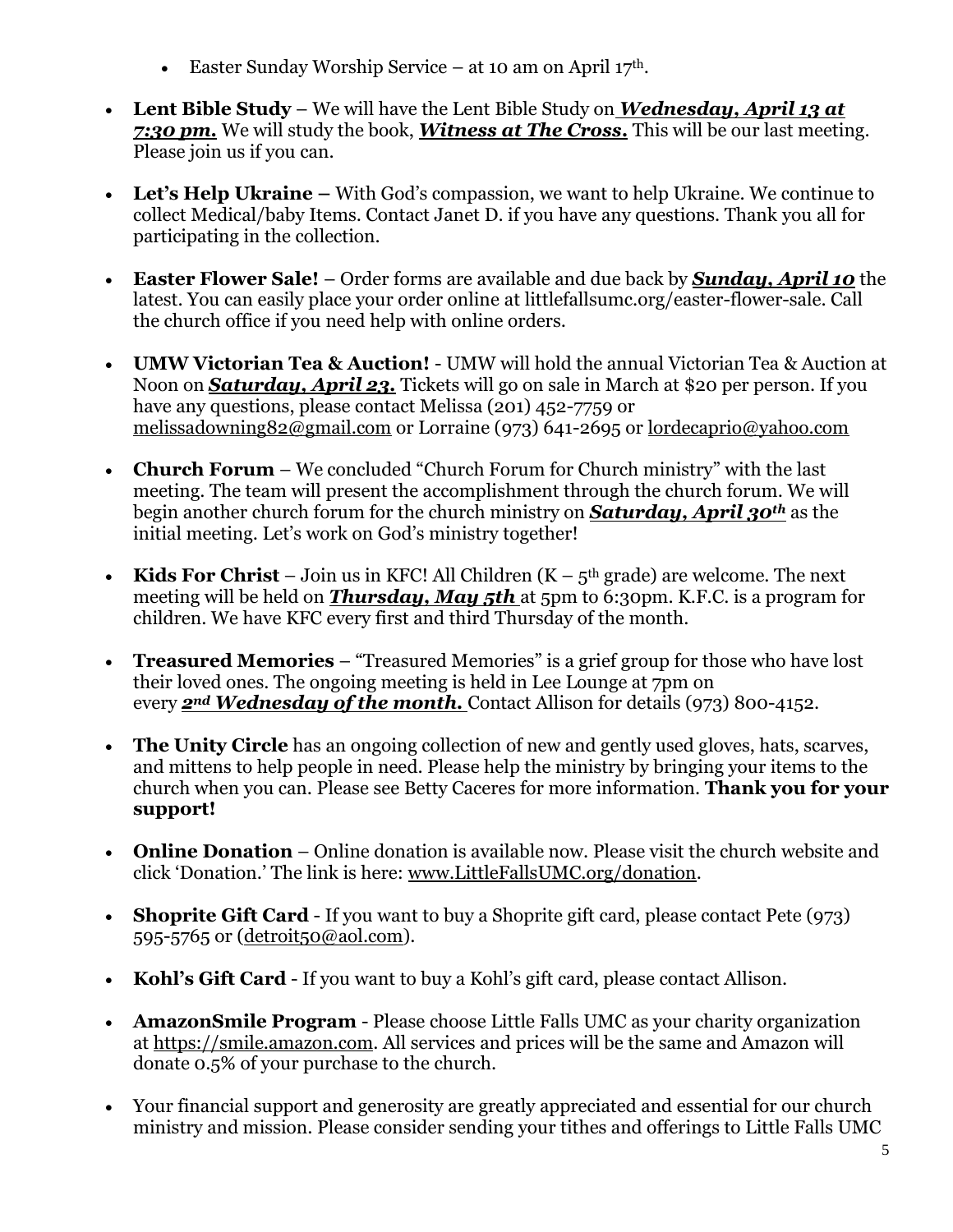(139 Main St. Little Falls, NJ 07424). You can send your offerings and tithes to the church every week. Or you can send offerings and tithes for a month with a check. Thanks again for your generosity again!

- **LFUMC FOOD PANTRY ITEMS NEEDED** Many families depend on the Food Pantry on a regular basis. The Pantry needs the following non-perishable items; canned vegetables, peanut butter, jelly, adult/children's cereal, pasta & sauce, instant potatoes/rice, tuna, chicken, sardines, fruit, apple sauce, juice, and granola bars.
- **SOCKS FOR SOULS** *Do your feet get cold?* Please help Unity Circle to provide new or gently used socks to the homeless. There is a constant need. Please drop off your socks in the large white sock in the Narthex.
- **Ongoing Collection** UMW also collects postmarked stamps, can pull tabs, Box Tops for Education, and the front of greeting cards. Items are donated to different charities and organizations.

⭻**Hymn of Prayer** *Praise the Name of Jesus* **TFWS 2066**

Chorus Praise the name of Jesus Praise the name of Jesus He's my Rock He's my Fortress He's my Deliverer In Him will I trust Praise the name of Jesus

# **Pausing for Silent Prayer and Confession**

# **Prayers of the People (Response: God, in Your Mercy, hear our prayers.)**

What a joy it is to celebrate Jesus' entrance into Jerusalem! The disciples gathered the colt for him to ride; people shouted "Hosanna!", waved palm branches and placed their cloaks in the path of the colt. This day, we wave our palms, sing and shout "Hosanna!". We want Jesus to ride into all the places of tension and anger of our lives. We want Jesus to heal the hurts and establish His reign of peace forever. We shout with joy and let the shouts ring in our hearts. Bring us hope, gracious Lord, where we have allowed fear and confusion to reside. Bring us healing, where we have been wounded or have wounded others by our thoughts, words, and deeds. Bring us peace, where we have been bombarded by anger and alienation. Bring us with you, into the holy city, not made with human hands, but in your heavenly realm. AMEN.

# **The Lord's Prayer**

*Our Father, who art in heaven, hallowed be thy name, thy kingdom come, thy will be done, on earth, as it is in heaven. Give us this day our daily bread. And forgive us our trespasses, as we forgive those who trespass against us. And lead us not into temptation, but deliver us from evil, for thine is the kingdom, and the power, and the glory, forever. Amen.*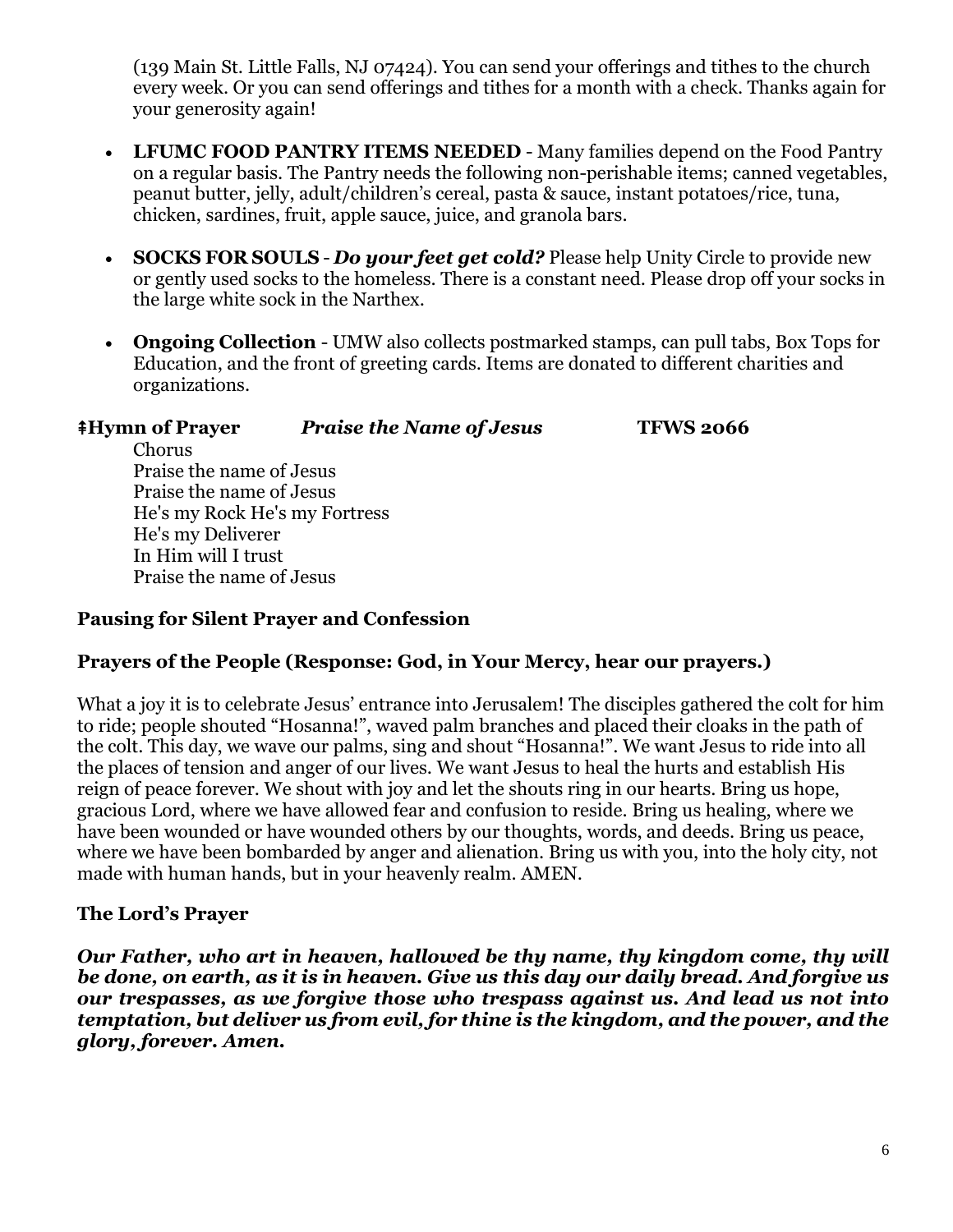# *Called to the Word*

# **Prayer for Illumination**

**Leader:** Lord, open our hearts and minds by the power of your Holy Spirit, that, as the Scriptures are read and your Word proclaimed, we may hear with joy what you say to us today. **All: Amen**

### **NT Lesson Colossians 2:6-15**

### **Fullness of Life in Christ**

**<sup>6</sup>**As you therefore have received Christ Jesus the Lord, continue to live your lives in him, **<sup>7</sup>** rooted and built up in him and established in the faith, just as you were taught, abounding in thanksgiving.

**<sup>8</sup>** See to it that no one takes you captive through philosophy and empty deceit, according to human tradition, according to the elemental spirits of the universe, and not according to Christ. **<sup>9</sup>** For in him the whole fullness of deity dwells bodily, **<sup>10</sup>** and you have come to fullness in him, who is the head of every ruler and authority. **<sup>11</sup>** In him also you were circumcised with a spiritual circumcision, by putting off the body of the flesh in the circumcision of Christ; **<sup>12</sup>** when you were buried with him in baptism, you were also raised with him through faith in the power of God, who raised him from the dead. **<sup>13</sup>** And when you were dead in trespasses and the uncircumcision of your flesh, God made you alive together with him, when he forgave us all our trespasses, **<sup>14</sup>** erasing the record that stood against us with its legal demands. He set this aside, nailing it to the cross. **<sup>15</sup>** He disarmed the rulers and authorities and made a public example of them, triumphing over them in it.

#### *This ends the NT Lessons. Let us turn to the Gospel Lesson. Please stand, if able.*

**Gospel Lesson Luke 19:28-40**

# **Jesus' Triumphal Entry into Jerusalem**

**<sup>28</sup>** After he had said this, he went on ahead, going up to Jerusalem.

**<sup>29</sup>** When he had come near Bethphage and Bethany, at the place called the Mount of Olives, he sent two of the disciples, **<sup>30</sup>** saying, "Go into the village ahead of you, and as you enter it you will find tied there a colt that has never been ridden. Untie it and bring it here. **<sup>31</sup>** If anyone asks you, 'Why are you untying it?' just say this, 'The Lord needs it.'" **<sup>32</sup>** So those who were sent departed and found it as he had told them. **<sup>33</sup>** As they were untying the colt, its owners asked them, "Why are you untying the colt?" **<sup>34</sup>** They said, "The Lord needs it." **<sup>35</sup>** Then they brought it to Jesus; and after throwing their cloaks on the colt, they set Jesus on it. **<sup>36</sup>**As he rode along, people kept spreading their cloaks on the road. **<sup>37</sup>** As he was now approaching the path down from the Mount of Olives, the whole multitude of the disciples began to praise God joyfully with a loud voice for all the deeds of power that they had seen, **<sup>38</sup>** saying, "Blessed is the king who comes in the name of the Lord! Peace in heaven, and glory in the highest heaven!" **<sup>39</sup>** Some of the Pharisees in the crowd said to him, "Teacher, order your disciples to stop." **<sup>40</sup>** He answered, "I tell you, if these were silent, the stones would shout out."

This is the word of God for the people of God. **All: Thanks be to God.**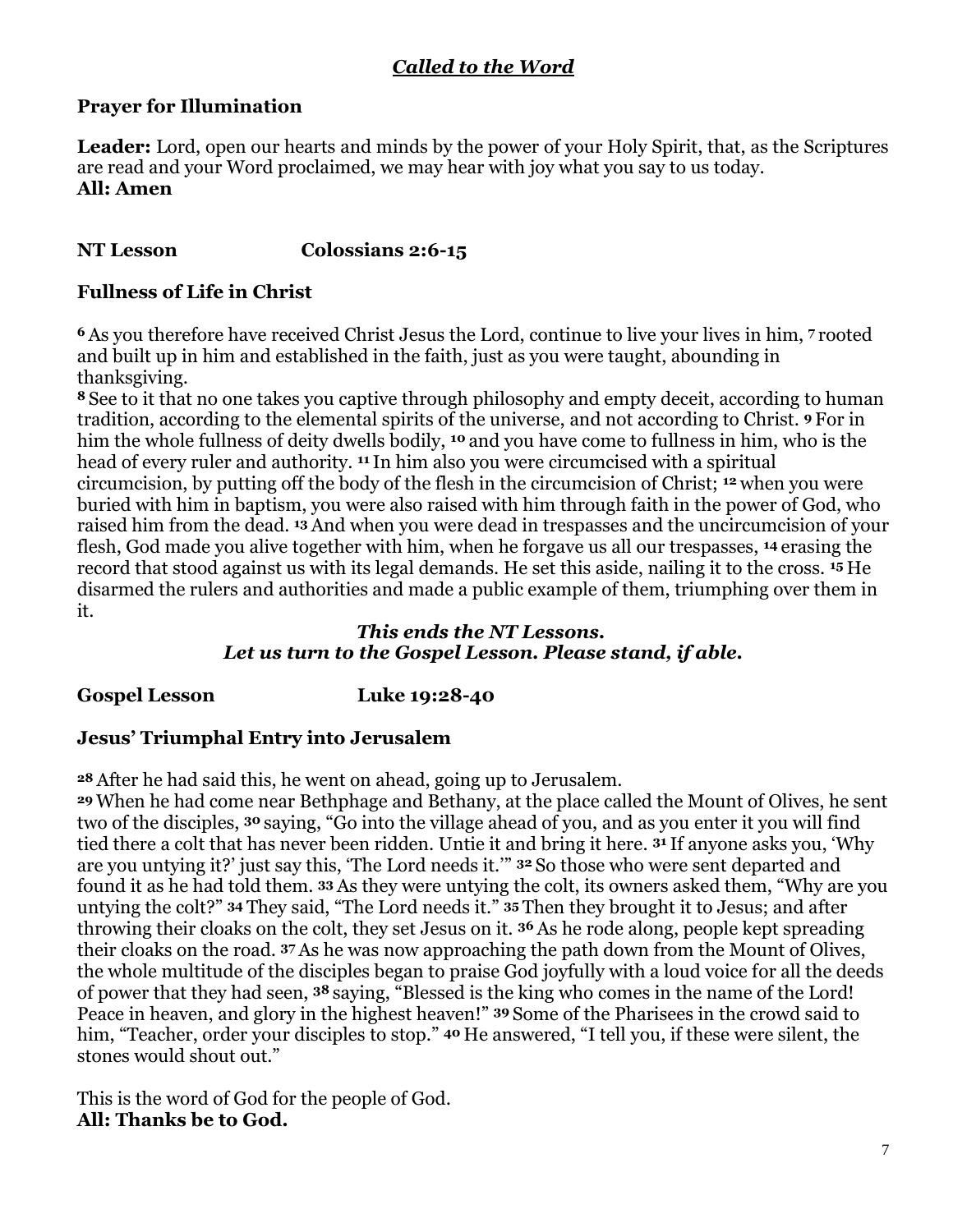Good morning, Church Family! I hope you had a blessed week in Christ Jesus last week. Today is Palm Sunday and the last Sunday in Lent, and the first day of the Holy Week. Jesus' death on the cross is one of the foundations of our faith. Lent is the time for us to meditate on Jesus' love shown on the cross and participate in Jesus' passion for deepening our faith. In what ways have you meditated on Jesus' cross and participated in Jesus' passion? I believe some of us fasted; some gave up something that entertained us, some read the Bible and took their time for meditation and prayers, some donated blood, some helped the needy, and some did other practices. This week, we have a chance to join the last session of the Bible Study, Maundy Thursday Service, and Good Friday service to meditate on Jesus' love on the cross and participate in Jesus' passion by giving our time, presence, and spirit to Jesus fully.

What words or images come to your mind when you hear the words 'Jesus' cross?' You would have these words: death, pain, suffering, mock, taunt, cruel, execution, whip, the thorn crown, etc. We don't like those words, aren't we? Have you watched the movie, The Passion of the Christ, which was released in 2004? At that time, I was in Korea, and most Korean Christians watched the movie as a group. We were shocked because the movie showed cruel scenes of Jesus' passion vividly. We cried watching the movie because we could feel how severe passion, pain, and distress were put on Jesus for our sins. We had heard that Jesus was whipped till that time, but now we saw Jesus' flesh was torn off by the whipping of soldiers. The scene of nailing on the cross was horrible. The words that we related to the cross or the images of the cross would not be positive for us, although we are thankful for Jesus' cross.

Let's stop considering the cross for a moment and think about Jesus' entrance into Jerusalem. We are observing Palm Sunday this morning, and we read the scripture that describes the scene of Jesus' entrance into Jerusalem. What words come to your mind? You would think of these words: crowd, welcome, a colt or a donkey, palm branches, Hosanna, etc. Jesus entered Jerusalem, riding a colt. People welcomed him. They put palm branches and clothes on the way and waved palm branches, shouting, "Hosanna, Hosanna, Blessed is the king who comes in the name of the Lord!" The scene is like a General and his army have a triumphal return from a war they won. The people of Israel welcomed their kings, generals, and army in that way, as we can see in the Bible. However, Jesus' entry was not for what he had done but for what he would carry out. The people of Israel wanted a strong king like King David, who let them be free from any nations or empires. They thought Jesus was the king that they had waited for because Jesus had shown them miracles and wonders through his ministry. Hosanna was their cry from their deep hearts, and 'hosanna' means "save us!" or "Help us." They welcomed Jesus as the king who could conquer the world and let them be free from the suppression of the Roman Empire. It was a victorious entry, and it was a triumphal entry.

There were only five days between Jesus' triumphal entry to Jerusalem and his death on the cross. How can we connect his entry to his death? Jesus entered Jerusalem like a king, but he was executed as a criminal. Did he come to Jerusalem bravely for victory at first but fail at last? No! Not at all. Jesus had victory although he got through the cross. The cross was the cruelest execution. Jesus had pains and sufferings that we cannot imagine. Jesus was mocked, taunted, and shamed, which we cannot endure. However, he had victory through the cross. He won us, the people of God, through his love on the cross. He broke our chains of sin and death through his death on the cross. He set us free from the slavery of sins and evil through his blood on the cross. He taught us what love is and how to live as Christ-followers through his death on the cross. He had victory through the cross, although his way was not like what we like or what we think.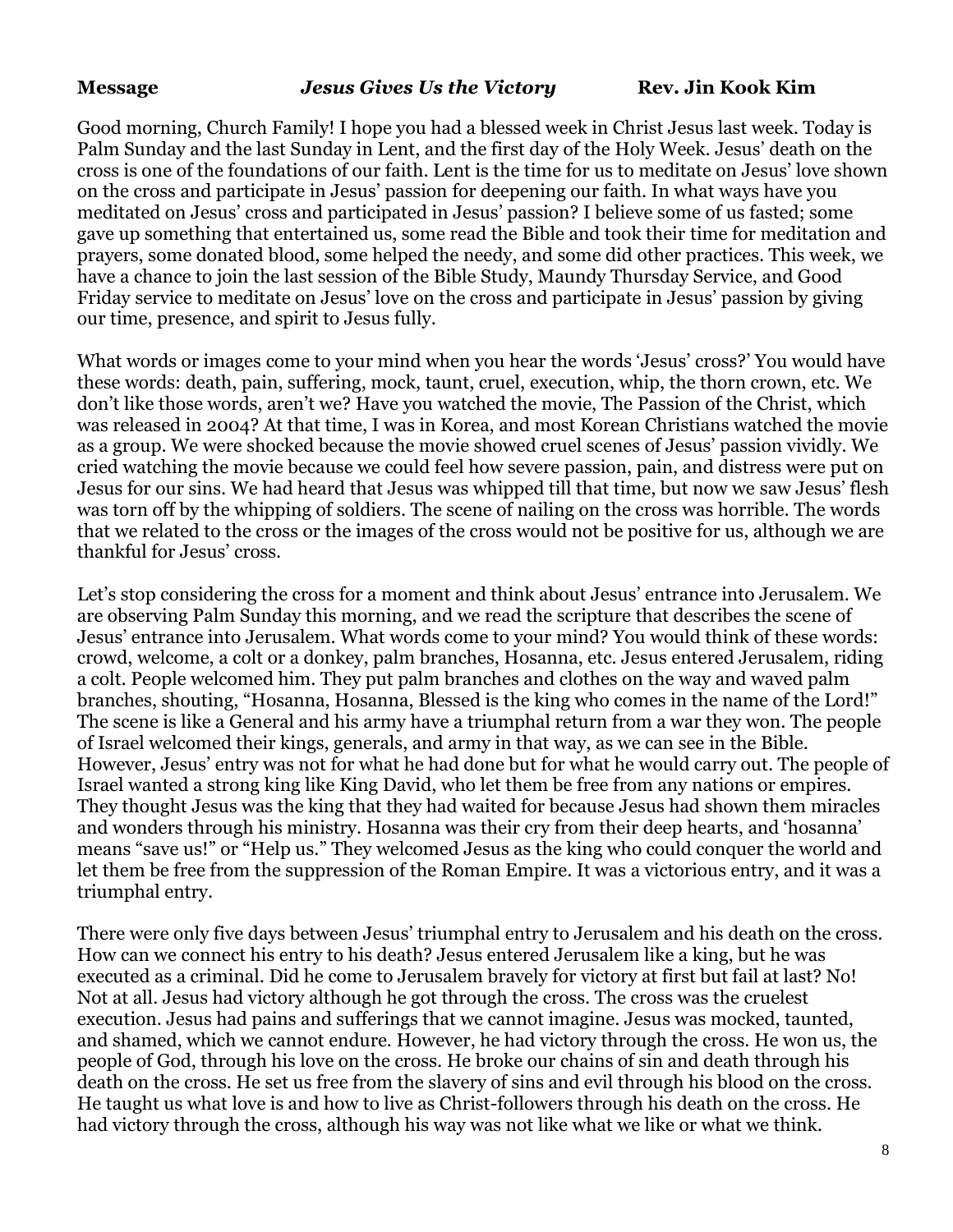Jesus' victory was like a mother's victory. Mothers win their babies after painful labor. Jesus gave us a new life after his painful sacrifice. Jesus' suffering was worthy, not vain at all. Jesus' bleeding was not a failure but a victory because he won us through that. Athletes or artists endure a hard time for practice to win a good record or a good performance. Their painful time for practice and work is a victory for them because they can get what they want through a hard time. We also endure a painful or hard time to achieve our life goals. The hard time is precious for us, and it is a victory for us because we can gain something through that process; as we say, "No pain, no gain."

Jesus won the victory on the cross and through the cross. His triumphal entry didn't finish a failure but became the victory of love and grace toward us on the cross. He achieved his mission given by God. The cross was not a sad place but the triumphal place and the victorious place because he won us.

Jesus won the victory on the cross. That is what Jesus had done, but that's not all. Jesus gives us the victory on the cross. Jesus won us on the cross, but he was not the only one who got the benefits. We received the benefits from Jesus through the cross. We are the people who were saved by Jesus on the cross. We are the people who were released from the captivity of sins and eternal death. We are the people who have the strength to fight against sins and evil. We are the people who received the new life in Christ. Jesus gives us the victory of love, grace, mercy, peace, compassion, justice, and hope through the cross. We are the real beneficent of what Jesus had done on the cross.

#### Little Falls Church Family,

Jesus' victory on the cross is our victory on the cross because Jesus shared his victory with us freely because Jesus gave us his triumph without charge. Let us live out the victory of love, grace, peace, justice, and compassion in our lives, remembering what Jesus had done for us on the cross and reminding ourselves that Jesus gave us his victory. Let us fight against sin and evil when they come into our life! Jesus already won the battle and gave us the victory so we could win the fight. Let us practice Jesus' values in our lives because Jesus gives us the victory of his values: love, grace, peace, compassion, and justice. Remember always that Jesus gives us victory. Amen.

# *Called to Share*

#### **Response to Our Generous God**

#### ⭻**Doxology** *Praise God, From Whom All Blessings Flow* **UMH 95**

Praise God, from whom all blessings flow; Praise Him, all creatures here below; Praise Him above, ye heav'nly host; Praise Father, Son, and Holy Ghost!

#### ⭻**Prayer of Dedication**

**All: What can we offer that you have not already offered us? What can we do that you have not already done for us? Lord Jesus Christ, in your gifts to us, you have provided us the way to live and serve you. In both your triumph and your suffering, you deserve our praise. Through the gifts we now offer, we express our longing to serve and to follow wherever you go. Amen.**